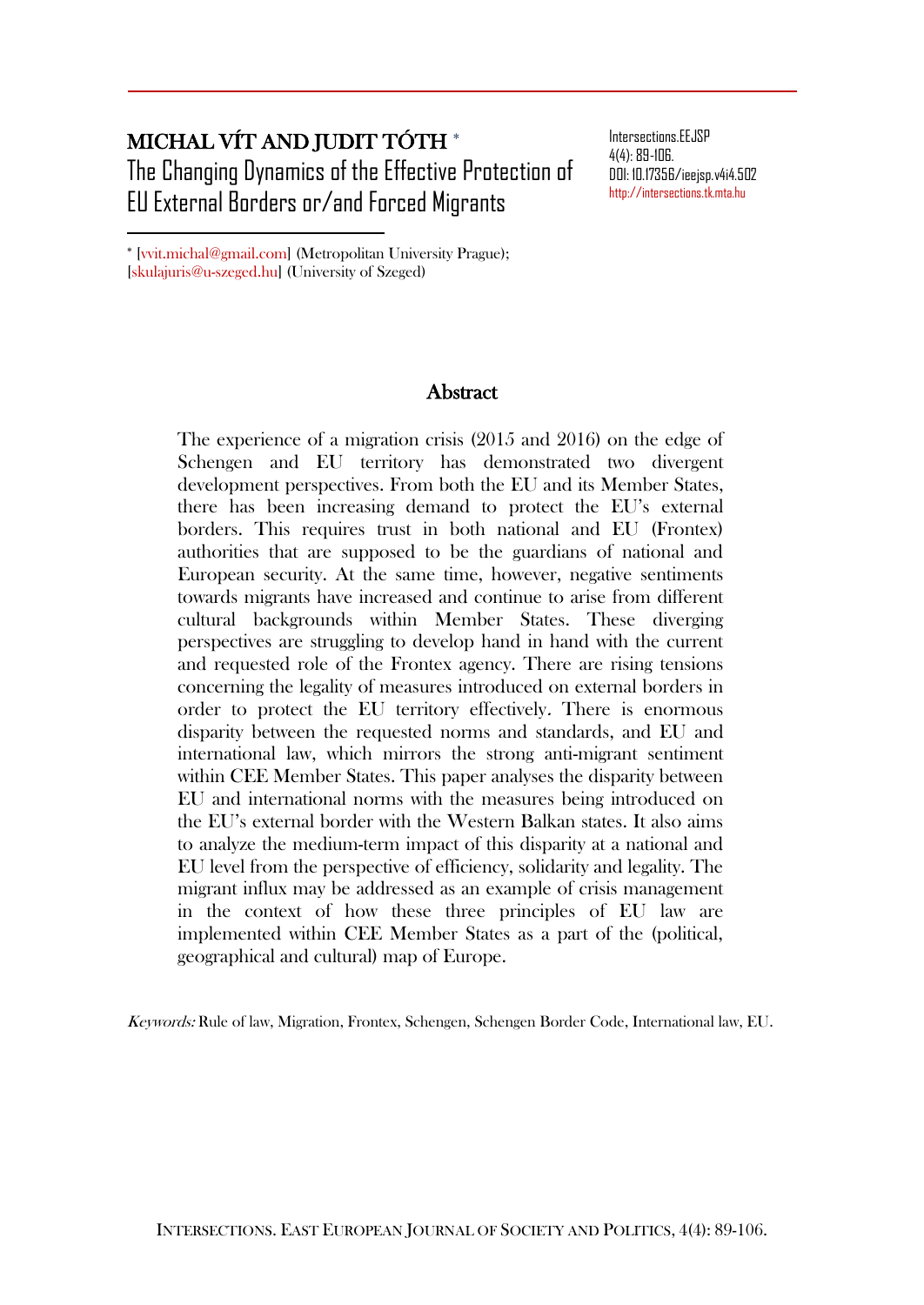## 1. Introduction

Between 2010 and 2015, Hungarian authorities overlooked the fact that asylumseekers and recognized refugees had not formally left the country and travelled to another Member State (MS) of the EU as a consequence of tightened procedural, reception and integration opportunities that were mainly financed using EU funds. Hence, even in the summer of 2015, hundreds of thousands of migrants and refugees heading to Austria and Germany were allowed into Hungary and assisted with transportation by the authorities, who could not envisage their return to Greece due to the non-application of the Dublin rules (Nagy, 2016). After 2015, Hungary, in an attempt to protect Schengen's external borders, built up fences and legal barriers, as well as atomized and isolated the asylum-seekers/displaced persons in transit zones (Kallius, 2016) to externalize the buffer zone and the burden of refugee admission and offload it onto Serbia and other Balkan countries. In parallel with this, a Turkish-EU agreement was concluded, so the EU did the same - while also giving space to nationalist and intolerant voters and governments wishing to maximize votes. We witnessed these dynamics (in the words of Geddes and Scholten (2016: 282): the 'institutionalization of Europe' and the 'Europeanisation of institutions') that involve the link between migration policy and EU external-relations-related policy, making this migration a definite security issue (securitization), $\frac{1}{2}$  and leading to the development of a new generation of asylum and migration protection rules, the widespread introduction of biometric identifiers, the adoption of the General Data Protection Regulation (GDPR), the extension of the mandate of Frontex and the sending of professionals and resources to Western Balkan countries, increases in the income of human traffickers due to the establishment of alternative Balkan routes, and attempts to combat trafficking in human beings through stronger European action. The authors examine these particular dynamics: namely, how the migration and EU migration policies of the Member States (MS) interact with each other, and what elements were adopted due to recent events, rules and data in CEE.

For the purpose of this article, we identify the years 2015 and 2016 as the crisis period, this time being associated with a huge increase in migrants and refugees crossing the Serbian-Hungarian border. The years 2017 and 2018 we identify as postcrisis period with a focus on the reforms of the Schengen system.

## 2. Contradictions in the System

The Schengen system is somewhat conflictual in nature. To outsiders, it means that the external borders of the EU are checked in an integrated manner, based on common standards, resulting in those inside not being subject to internal border controls and subsequently being free to travel and move. However, this reality is now fading: five countries have restored their regular internal border controls and at their external borders have erected fences based on national decisions which undermine the principles of common trust and solidarity and have introduced a system of bilateral and unilateral nation-state decisions instead of joint border management. Is this a simple case of bad management of the migration and asylum crisis, or an

l

<sup>&</sup>lt;sup>1</sup> As developed by Buzan, Waever and de Wilde (1998).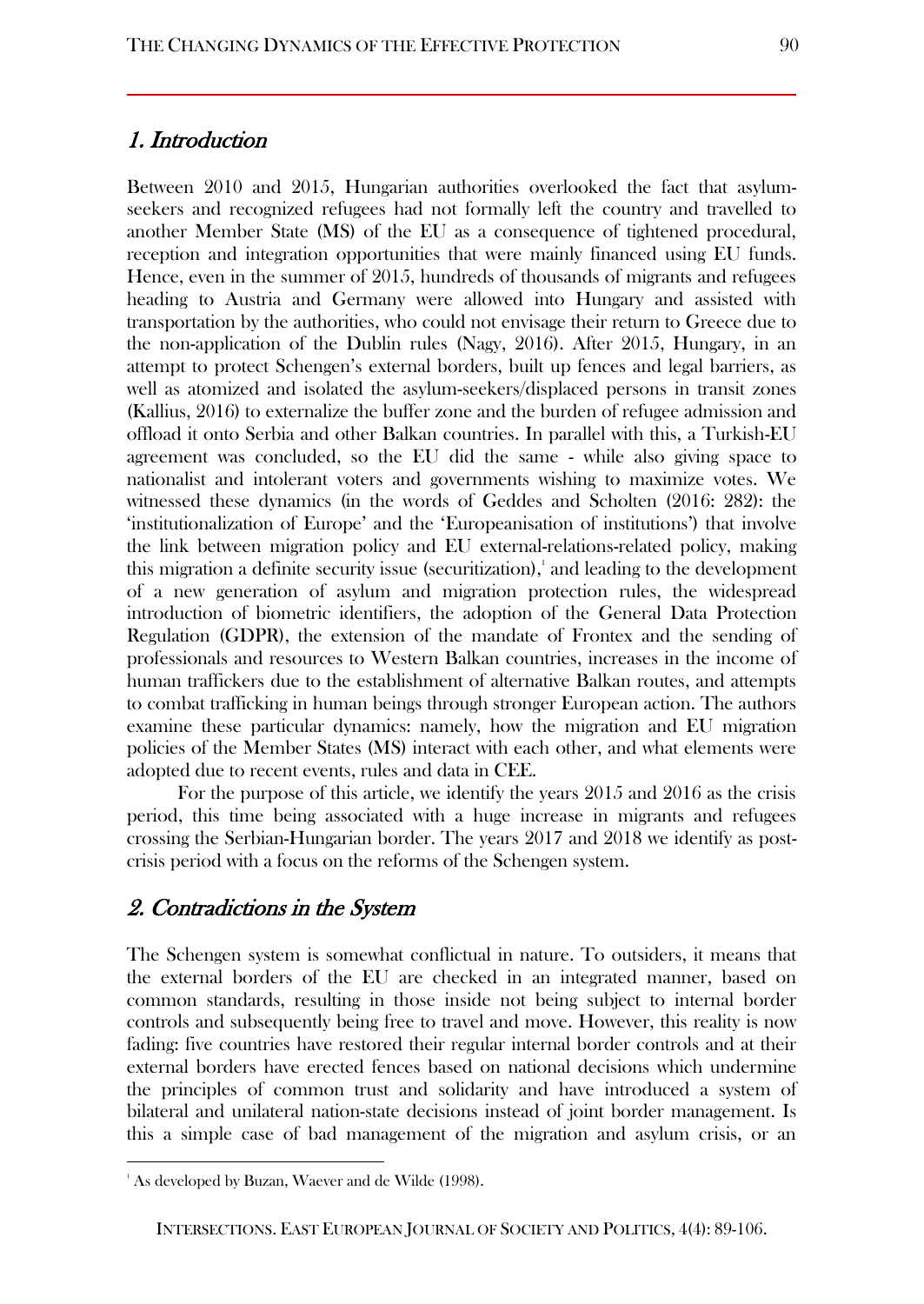indicator of a more profound internal paradox? - It could be argued that the wave of migrants and refugees overwhelmed the security and sovereign discourse and weakened the principles of solidarity and the Schengen regime. However, perhaps it is only the weak integration of the Central and East European (CEE) countries that has hindered the capacity of these states to deal with the crisis and led to a perceived political crisis in the EU.

The migrant crisis of 2015 and 2016 led the EU to undergo significant transformative processes in terms of developing the EU's security institutions in terms of foreign relations, as well as internally. The long-term aim of the EU of developing an integrated security and migration policy has been driven by the need to provide a coordinated response to the ever-increasing complexity of global issues: this has resulted in initiatives to integrate migration into external relations and EU foreign policy (see: the New Partnership Framework, and the Eastern Neighborhood Policy). These initiatives aim to transpose development, cooperation programs and the externalization of asylum processing to the buffer zone in order to remove conflict zones from EU border areas. This is how the role of the Western Balkans has been evaluated. The integration of internal security in the EU has been driven by an understanding that individual Member States are unable to tackle issues such as international organized crime or migration on their own. Therefore, the EU, which was firstly an umbrella framework for cooperation, has been transformed into a guardian of internal security sui generis, while still leaving key security competences in the hands of EU Member States (Kaunert, 2011; Bossongl, 2016). The migration crisis has led to breaking point for the aims of integration in the field of internal security. Despite the fact that migration is a global and very complex phenomenon, the response is very political one. Since the political space is still defined by state borders, this isolates effective measures in terms of (national) decision making so that they are political in nature by definition.

These years-old hidden paradoxes or clandestine internal contradictions are becoming more visible due to the recent migrant crisis. That said, the problem is not an issue of security, but of politics. The perception of *internal security* is that it has developed over the past decades into a complicated system in which the EU and Member States seek equilibrium between security and sovereignty. Considering the development of cooperation for the purpose of strengthening internal security, Member States have since the 1970s continuously responded to growing interdependence as well as international threats with increased cooperation. In this context, it should be mentioned that Central and Eastern European countries such as Slovenia, Hungary, and Poland have experienced rapid changes and reorganization since 1989, becoming EU members as well as Schengen countries. Accordingly, they also assumed responsibility for the protection of external Schengen borders – meaning responsibility for the enforcement of the EU legal system. This swift development has created significant pressure on the institutions of CEE countries. As the migrant crisis has shown, it is extremely difficult to enforce norms that are not a matter of political identification. In other words, CEE countries have not felt responsibility for the migrant crisis, which has resulted in a limited ability to enforce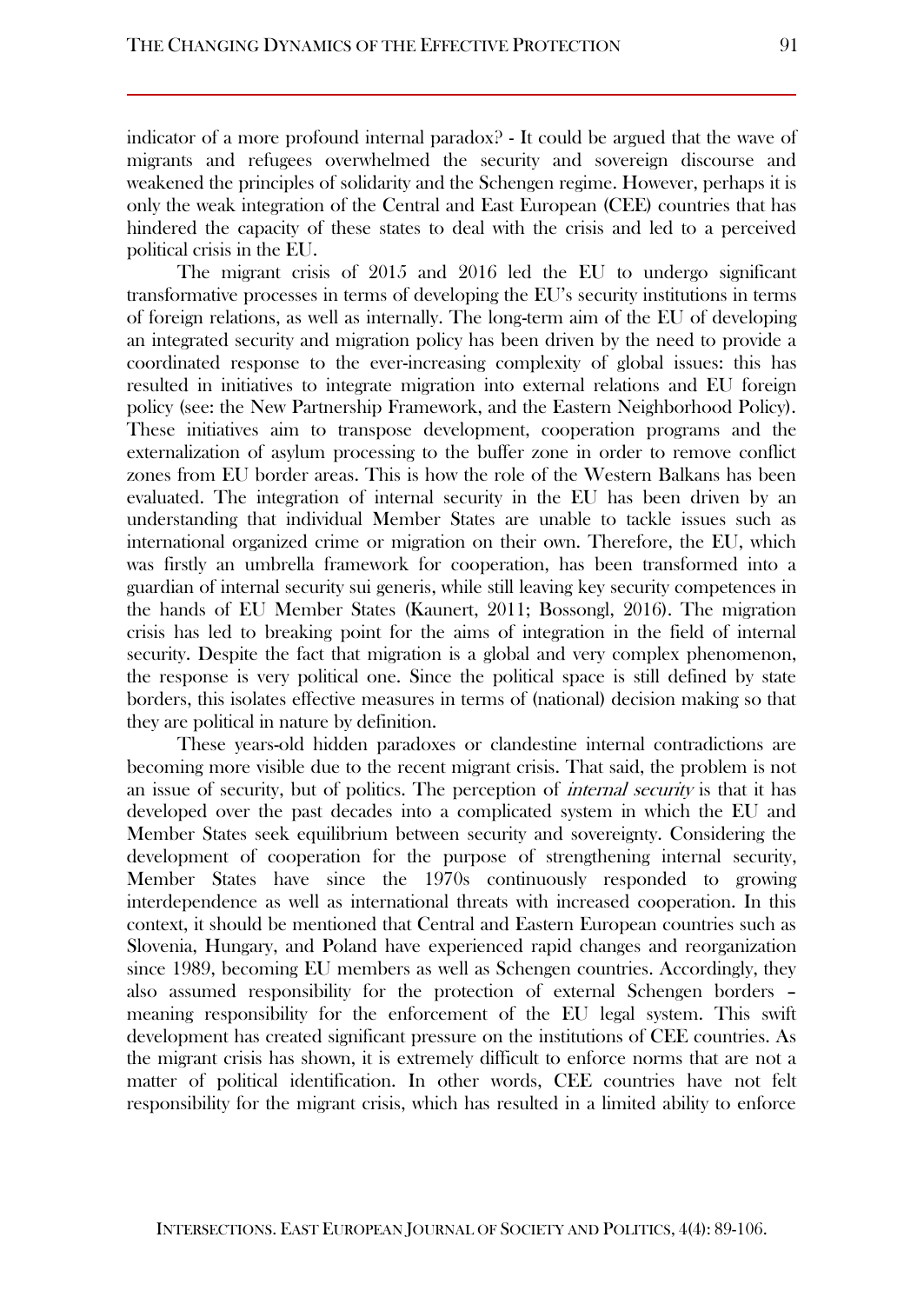EU norms.<sup>2</sup> At the same time, there has been a rapid rise in the politicization of security issues in domestic politics.

The development of cooperation among Schengen countries is the result of two contradicting trajectories. On one hand, the European Commission (EC) seeks to promote deeper integration and better coordination of the Area of Freedom, Security, and Justice (AFSJ), while Member States still prefer to be the primary actors in guaranteeing the security of their citizens (Mitsilegas et. al., 2003; Carrera and Marko, 2018). These divergent processes have been accelerated by the migrant crisis that has had a significant impact on the understanding of the EU as facilitator of international threats, while individual Member States have developed policies that contradict the legal substance of the AFSJ. That said, the experience of 2015 and 2016 has revealed the unclear competences of Member States and the EU when it comes to Schengen cooperation, as well as both the legal and political implications for the AFSJ as such. This paper thus examines the impact of the migrant crisis from a political and legal perspective regarding political cooperation under Schengen regulations, and from a legal perspective in the case of the implementation of the Schengen Border Code (SBC) and participation in the development of the AFSJ.

This paper aims to analyze the impact of the migrant crisis on the functionality of the Schengen cooperation area. It focuses on substantive cooperation between the European Commission and Member States in the context of the increased political sensitivity of the migrant crisis. The main point of analysis is the issue that within the Schengen cooperation area the system is encountering its limited ability to enforce EU law in contrast to a growing preference for self-oriented solutions.

# 3. The context of the migrant crisis (2014 - 2016)

Since 2014, the number of migrants entering Hungary via Serbia using so the so-called Balkan Route increased dramatically in comparison to 2013. See the complete overview below:

<sup>2</sup> Under this term we understand the current legal basis of the Schengen system that incorporates the norms of international law such as the European Convention on Human Rights (1950).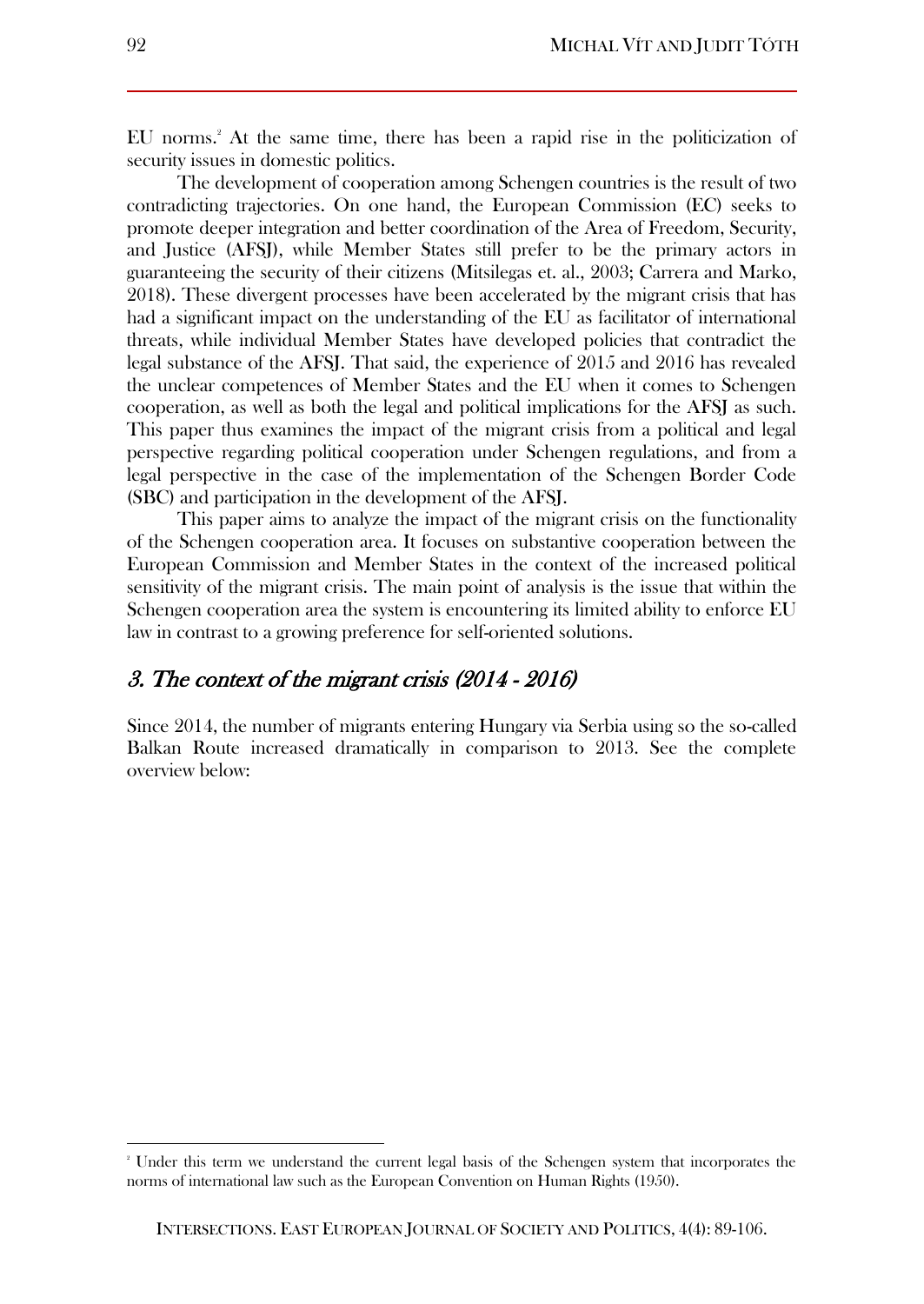| Country  | Refused<br>entry<br>TCN in | Asylum<br>seekers<br>in 2014 | Refused<br>entry<br>TCN in | to the EO, and asymmi-seckers (2014-2017).<br>Asylum<br>$\mathbf{in}$<br>seekers<br>2015 | Refused<br>entry<br>TCN in        | Asylum<br>seekers<br>in 2016 | Refused<br>entry<br>TCN in | Asylum seekers in<br>2017           |
|----------|----------------------------|------------------------------|----------------------------|------------------------------------------------------------------------------------------|-----------------------------------|------------------------------|----------------------------|-------------------------------------|
| Czech    | 2014<br>330                | 905                          | 2015<br>465                | 1 2 3 5                                                                                  | 2016<br>365                       | 1 200                        | 2017<br>230                | 1 1 4 0                             |
| Republic |                            |                              |                            |                                                                                          |                                   |                              |                            |                                     |
| Slovakia | 455                        | 230                          | 465                        | 270                                                                                      | 750                               | 100                          | 1 0 8 5                    | 150                                 |
| Hungary  | 13 3 25                    | 41 215                       | 505<br>11                  | 174<br>435                                                                               | 9<br>905                          | 28 215                       | 010<br>14                  | 3 115 (recognized                   |
|          | $(4.6% \text{ of }$        |                              | $(3.9% \text{ of }$        | (potential)                                                                              | $(2.6\% \text{ of }$              |                              | $(3.2% \text{ of }$        | 1291, and rejected                  |
|          | EU28)                      |                              | EU28)                      | applicants,                                                                              | EU28)                             |                              | EU28)                      | 2880<br>due<br>to                   |
|          |                            |                              |                            | part<br>in.                                                                              |                                   |                              |                            | pending cases)                      |
|          |                            |                              |                            | registered)                                                                              |                                   |                              |                            |                                     |
| Croatia  | 645<br>8                   | 380                          | 355<br>9                   | 140                                                                                      | 136<br>9                          | 2 1 5 0                      | 015<br>10                  | (recognized<br>880                  |
|          | (3%<br>of                  |                              | $(3.1\% \text{ of }$       |                                                                                          | $(2.4% \text{ of }$               |                              | (2.3% of                   | 150,<br>and rejected                |
|          | EU28)                      |                              | EU28)                      |                                                                                          | EU28)                             |                              | EU28)                      | 325)                                |
| Slovenia | 410<br>4                   | 355                          | 4411                       | 260                                                                                      | 455<br>4                          | 1 265                        | 3<br>680                   | (recognized<br>1476                 |
|          | $(1.5\% \text{ of }$       |                              | $(1.5\% \text{ of }$       |                                                                                          | $(1.1\% \text{ of }$              |                              | $(0.8% \text{ of }$        | 152, and rejected                   |
|          | EU28)                      |                              | EU28)                      |                                                                                          | EU28)                             |                              | EU28)                      | 89)                                 |
| Serbia   |                            |                              |                            |                                                                                          |                                   |                              |                            | 6199<br><i>(potential)</i>          |
|          |                            |                              |                            |                                                                                          |                                   |                              |                            | applicants, actually<br>236,<br>and |
|          |                            |                              |                            |                                                                                          |                                   |                              |                            | from<br>these                       |
|          |                            |                              |                            |                                                                                          |                                   |                              |                            | recognized<br>14 and rejected 11)   |
| $\sim$   | $\blacksquare$             | $\mathbf{r}$                 |                            |                                                                                          | $\lambda$ + $\lambda$ + $\lambda$ |                              |                            |                                     |

Table 1: Number of Third-Country Nationals (TCN) whose entry was refused to the EU, and asylum-seekers (9014-9017).

Sources: Eurostat and [www.asylumeurope.org](http://www.asylumeurope.org/) (AIDA).

 $\overline{a}$ 

The Schengen Border Code determines the reasons why TCN cannot enter EU territory. It can be seen from Table 1 that the number of these TCN, as well as the number of applicants for asylum, is increasing. We can surmise that the corresponding increase in the number of people entering irregularly has not been stopped by physical barriers, and procedures based on the scrutiny of individuals will have to be carried out by migration/asylum authorities to determine this; it is unthinkable that people will make a risky journey of thousands of kilometers and then, failing to receive admission or have recognized their claims for protection, will simply accept that their entry has been denied. Furthermore, those who seek asylum should not be refused at borders, so their case has to be addressed, and the overwhelming majority of those arriving in recent years have a basis for protection under international law. The number of TCNs staying illegally has partly declined, too: in 2017, 618,780 non-EU citizens were found to be illegally present in the EU. This was down by 37 per cent compared with one year before (983,860) and by 71 per cent when compared with the unprecedented levels of 2015 when the total number of non-EU citizens found to be illegally present stood at  $2,154,675$ .

An influx of more than two million people has resulted in the erection of physical barriers on Hungarian-Serbian as well as on Hungarian-Croatian borders. The experience of 2015 and 2016 shifted the broad understanding of Schengen cooperation towards a more national-oriented approach in the context of a

<sup>3</sup> See more details on the Eurostat website: [https://ec.europa.eu/eurostat/statistics](https://ec.europa.eu/eurostat/statistics-explained/index.php/Statistics_on_enforcement_of_immigration_legislation#Non-EU_citizens_found_to_be_illegally_present)[explained/index.php/Statistics\\_on\\_enforcement\\_of\\_immigration\\_legislation#Non-](https://ec.europa.eu/eurostat/statistics-explained/index.php/Statistics_on_enforcement_of_immigration_legislation#Non-EU_citizens_found_to_be_illegally_present)[EU\\_citizens\\_found\\_to\\_be\\_illegally\\_present](https://ec.europa.eu/eurostat/statistics-explained/index.php/Statistics_on_enforcement_of_immigration_legislation#Non-EU_citizens_found_to_be_illegally_present)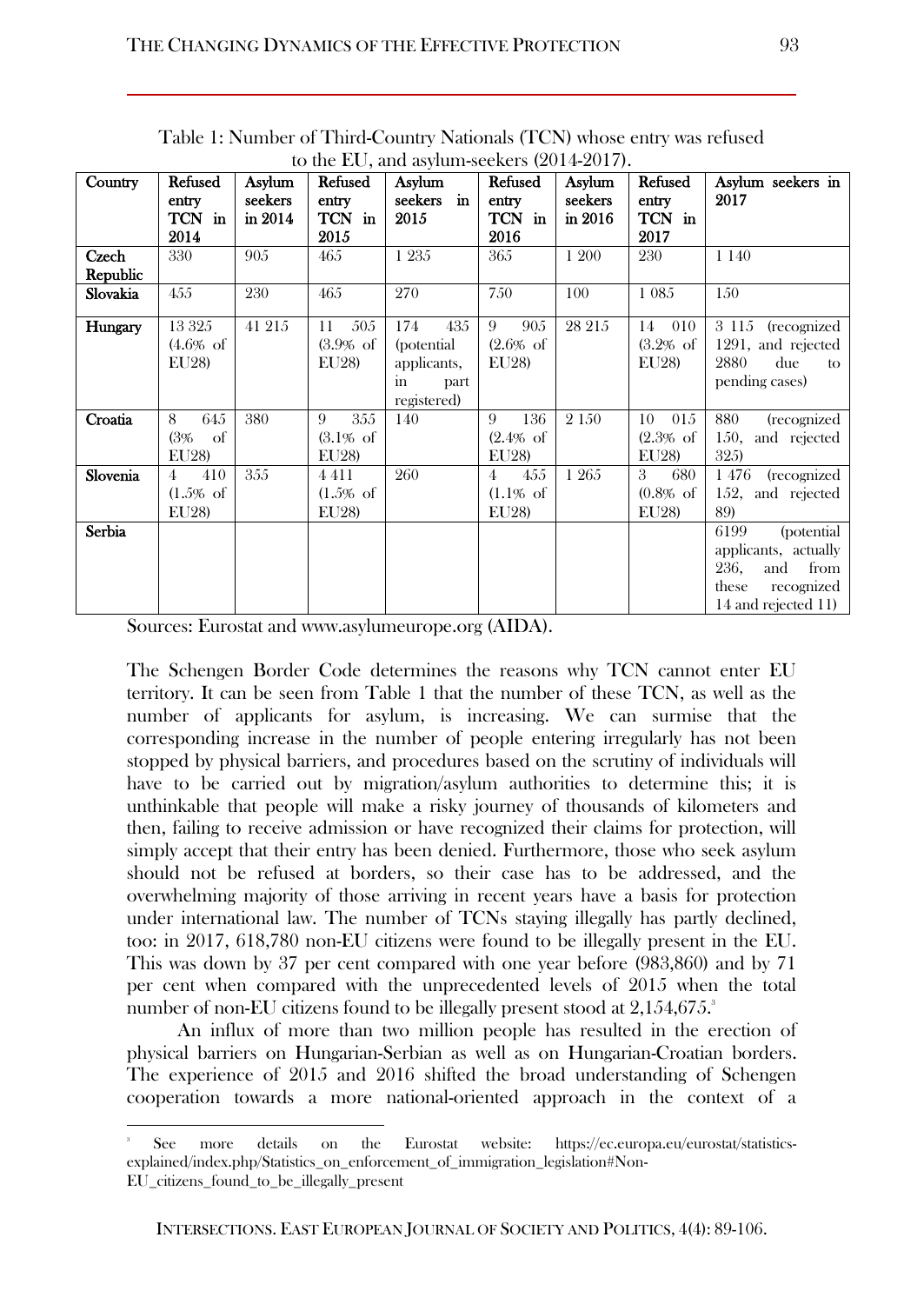significantly redrawn political landscape in the EU and individual Member States. Nonetheless, the increased influx of people in 2014 did not result in any significant political action either domestically or at the EU level. The political response in Hungary in 2015 was significantly different.

The function of the reforms of 2013 concerning external border protection should be questioned, since Member States - in this case, Hungary – have had full competence when it comes to evaluating impacts on internal security. According to the analytical materials provided by the Committee of Civil Liberties, Justice and Home Affairs (LIBE), since 2015 Hungary has not actively notified the EC regarding the very high number of people entering the country. This led to a situation whereby migrants were transferred from Hungary to Austria and Germany in September 2015 using buses. This was neither communicated, nor agreed to by Austria and Germany (Alexander, 2016). Second, this is a very problematic development when it comes to the protection of fundamental and human rights and involved a significant decrease in the involvement of civil society when it comes to asylum-seekers and the systems of protecting the external border.

According to a study prepared by LIBE, the crisis of 2015 and 2016 contained two elements that hindered the functional modus operandi of Schengen cooperation. First, the understanding, definition and further use of the terms *threat to public policy* and *responsible for internal security*.<sup>4</sup> Second, the ineffective enforcement or control mechanisms of the EC regarding the evaluation of threats to the above-mentioned items.

# 4. The growing competence of the EU in AFSJ as a source of conflict

Following the substantial reform of Justice and Home Affairs that came into force with the Lisbon Treaty (2009), there were shared expectations about increased cooperation in this policy field. The Amsterdam Treaty rather transformed the intergovernmental policy of Justice and Home Affairs into the AFSJ, which thereby took on some elements of supranational decision-making. Among the most notable achievements of the Amsterdam Treaty was the inclusion of Schengen into the framework of the EU and the introduction of new legal instruments following the logic of decision making regarding the area of the common market.

Guiraudon (2003) argues that this was also a case of increasing the competences of the EU in asylum and migration policies; namely, a Common European Asylum System (CEAS) based on directives, SBC, a return and readmission system, the Dublin regime, and the Asylum, Migration and Integration Fund (AMIF). This argument follows the main logic behind the integration of Justice and Home Affairs over the past 50 years.<sup>5</sup> Security concerns are still very much a sign of state sovereignty,

<sup>4</sup> When it comes to migration, Art. 3 SBC says that migration and the border crossing of third country nationals in large numbers should not, per se, be a threat to public policy or internal security.

<sup>5</sup> Being outside the main aims of integration at the time of the creation of the European Economic Community, cooperation regarding security issues has been driven by MS and their ability to find the common denominators in terms of sharing experience, information and cooperation aims. Under this basis, the TREVI cooperation emerged during the 1970s and, on a similar basis, Schengen cooperation was created. The development of integration after the Maastricht Treaty entered into force was crucial from two perspectives. First, a changed international security environment shifted the focus from a single-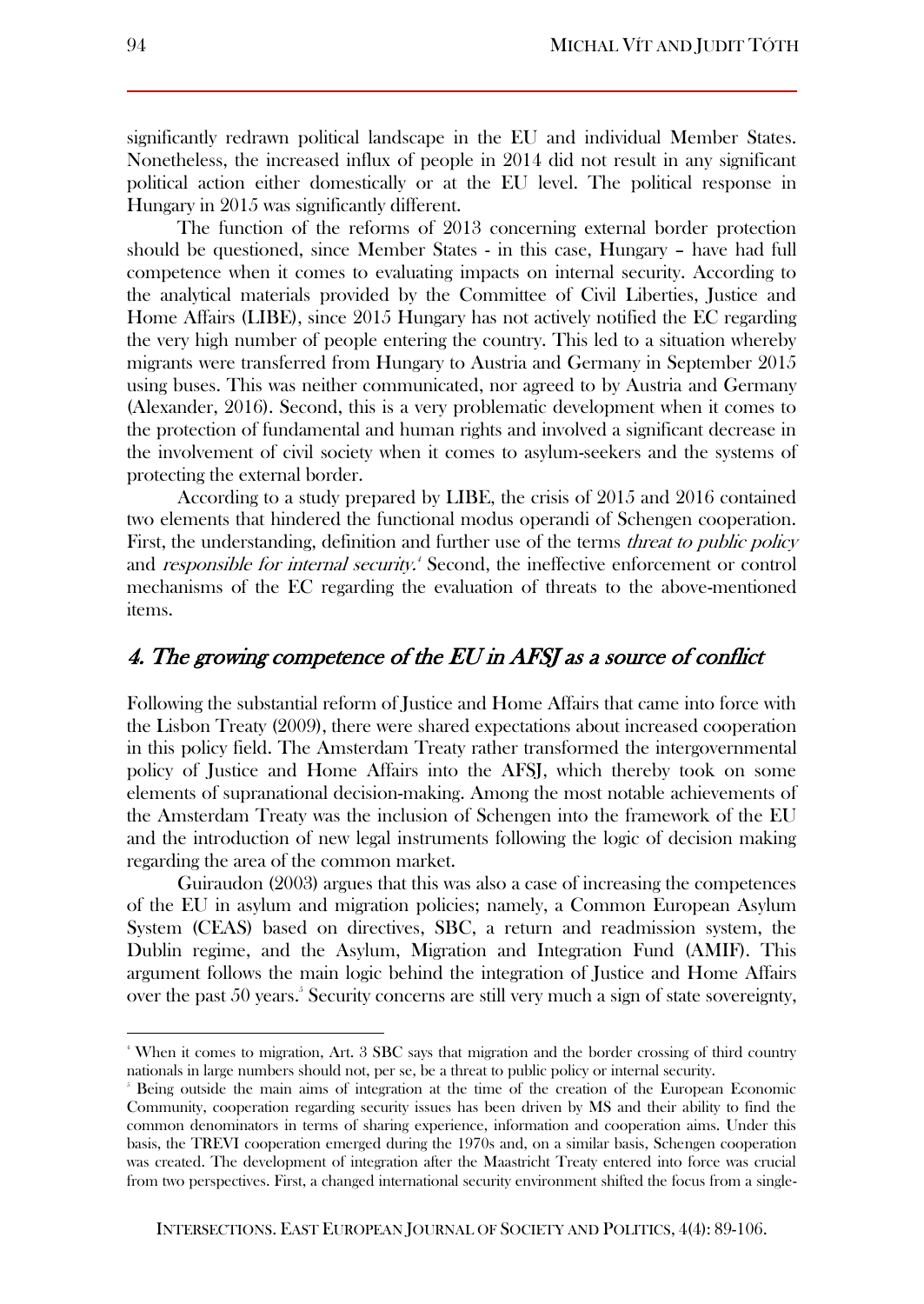thus states are very reluctant to hand this proof of sovereignty over to a supranational institution. From a broader perspective, two drivers of integration can be identified. According to Kaunert (2011), there is some motivation from national bureaucracies that perceive the EU level as being more capable of defending their security interests, which is difficult to achieve at a national level. Second, there is mutual trust among Member States that has had a significant impact on the cooperation between EU institutions and Member States. The Lisbon Treaty has come up with new legal instruments in the AFSJ that were designed to be in conflict with the exclusive competences of Member States and aimed at developing a newly strengthened supranational platform for cooperation.<sup>6</sup>

EU policy implementation relies on the quality of information provided by Member States, which is again based on the political willingness of Member States to be cooperative about security issues. As mentioned above, starting with the Maastricht Treaty the EU has sought a role as a relevant security player in areas that primarily do not conflict with those in which Member States have unquestionable dominance, such as policing. Therefore, the EU has developed its capacity as well as legislation to tackle issues such as international organized crime, environmental threats, or illegal migration. It is questionable whether the migrant crises of 2015 and 2016 had an impact similar to the terrorist attacks of 2001, 2004, and 2005. Nevertheless, the chain of political implications and consequences for both the EU and Member States has been clearly visible.

The experience of the development of Schengen cooperation since 2006 has demonstrated the serious challenge of maintaining cooperation between Member States and EU institutions.<sup>7</sup> Despite logistical and technical demands for better coordinated and unified border protection, the main issue remains the legal framework of cooperation. In contrast to the period before the Amsterdam Treaty, cooperation within the AFSJ has shifted from solely intergovernmental towards strengthening the competences of supranational institutions. In the case of Schengen

state-orientation towards complex global threats. Second, with regard to changes in the shared understanding of member states and the EU about the security architecture in relation to the issue above. In this context, the Stockholm program is crucial in relation to how MS tackle global security challenges, such as migration (Kaunert 2011), hand in hand with the EU. In this context, it is worth adding that it is unclear how states are willing to tackle these challenges. Cooperation within AFSJ has been driven by different forms of motivation than in the case of the common market.

<sup>6</sup> Carrera (2012: 5) points out two challenges that, according to him, threaten cooperation within the framework of the AFSJ: 'First, how and to what extent will these new Treaty-based and policy elements be translated into practical and effective outputs? Second, how are the various interests and roles of the different actors going to be balanced under the new decision-making and institutional arrangements?'

<sup>7</sup> The current legal basis for external border control started to be shaped in 2006 and consists of the following elements: i) a common legislative framework (the Schengen border code and Regulation (EC) No. 1931/2006 on local border traffic); ii) a coordination structure for operational action (Frontex); iii) a burden-sharing arrangement among member states more or less affected by the border (a Schengen facility and EU external borders fund); iv) rules and procedures when it comes to Integrated Border management (IBM) (Hobbing 2012: 66). Since 2006, the system of external border protection has been further developed mainly in terms of human resources and technical capacity. This was the case for the following areas: upgrading technical capacity such as providing a system of risk analysis, a handbook relevant for IBM, the development of logistics for joint operations, and the creation of rapid border intervention teams (RABIT). As Hobbing (2012: 67) points out, this framework was a significant advance in terms of coordination, but provided individual MS with a significant share of competences as well as an understanding of the EU legal framework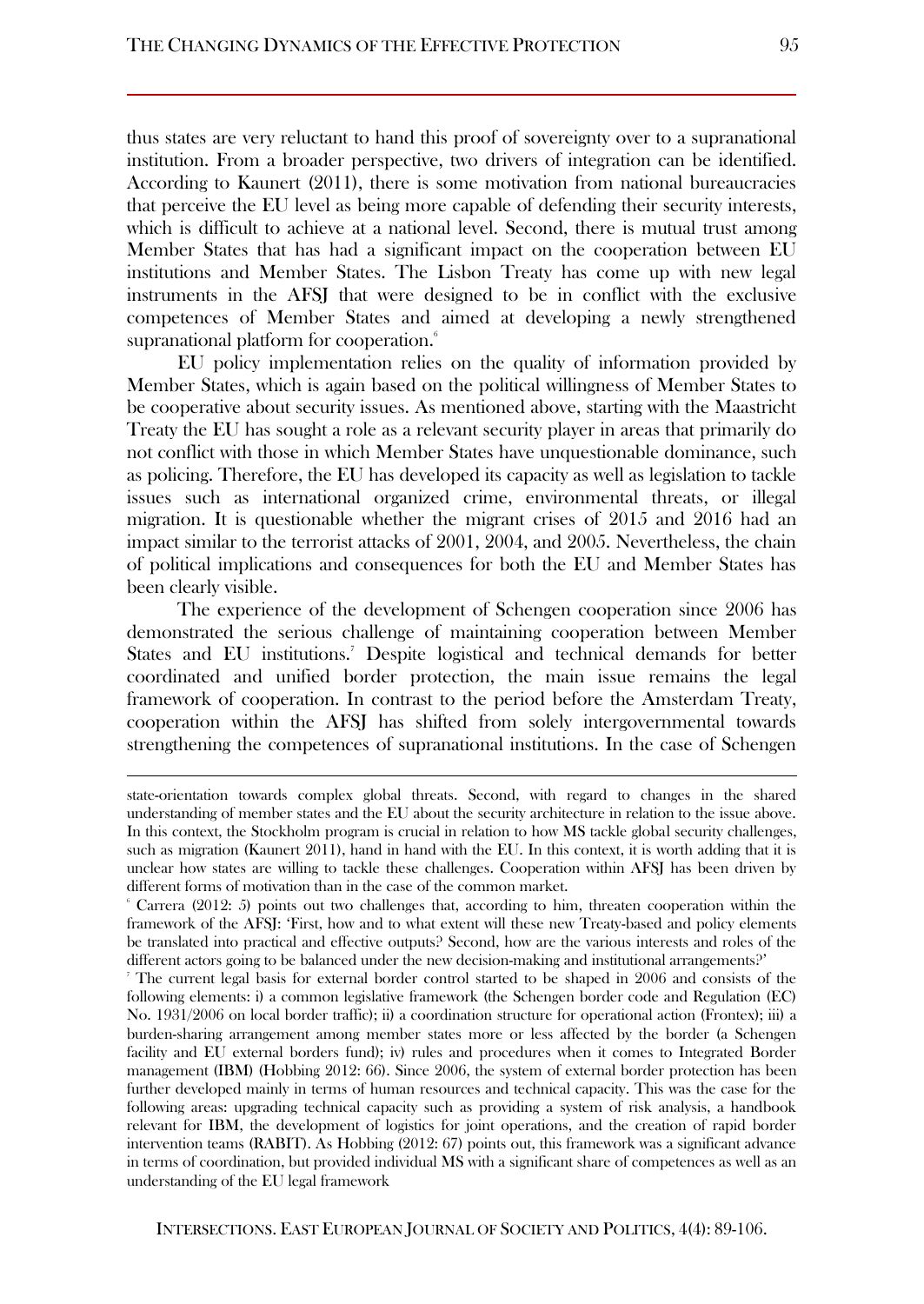cooperation, the Court of Justice gained competence in translating Schengen cooperation into reality. This relates to the case of the crucial findings of the Court of Justice judgments Melki and Abdeli as well as Adi, upon which further argumentation of Schengen cooperation has been developed (Peers, 2013). The crucial issue is the perception of *threat of internal security<sup>8</sup> or public policy* which has been a matter of different perspectives for both EU institutions and Member States. Going further, the problem lies in the level of analysis and responsibility – upon what conditions is internal security under threat, and who is threatened? As expressed in political action, the problem mainly touches on the issue of re-imposing border checks on internal Schengen borders. Naturally, this is a very complex issue when it comes to sharing responsibility for the future functioning of the Schengen system.<sup>9</sup>

The 2013 reform of the Schengen system led to an increase in demands on the EC in terms of coordination, but the biggest responsibilities remained in the hands of Member States. A very important element of the reform was the clarification of the border regime regarding control of citizens from third countries. This can be seen in the demand for strict unification of exit/entry regimes for third nationals, as well as for defining procedures upon which these individuals can be refused entry to the Schengen area. In addition, increased emphasis was given to protection of fundamental rights and providing refugees with international protection with regard to international law. This is also the case for the non-refoulement principle.<sup>10</sup>

Despite the fact that the reform emphasizes the standardization of training and logistical equipment, it mentions the need for respect and dignity in the treatment of vulnerable persons by border guards only vaguely. This call is developed further, stating that special emphasis should be paid to vulnerable persons such as unaccompanied minors and persons that have been victims of human trafficking. In this respect, the SBC regulates that people crossing the Schengen border should be apprehended and treated under the EU's Returns Directive. In this context, the Returns Directive rejects entry bans on persons subject to human trafficking or requiring special treatment. In this context, persons that have been subject to an entry ban have the right to review the decision according to national law and should be provided with legal assistance free of charge (Peers,  $2013:100$ ).<sup>11</sup> At the same time, the 2013 regulation standardizes notifications regarding third nationals denied entry to the Schengen system, but the emphasis is still given to conformance with national law. Moreover, the regulation increased the competences of border guards regarding the

<sup>8</sup> According to the definition of art. 72 TEU.

<sup>9</sup> This blurred level of responsibility has been discussed, for example, by Pascaou (2012).

<sup>10</sup> The current external border regime stresses the use of the Visa Information System (VIS), the Schengen Information System II (SIS II) and the need for standardized reporting (containing justification) about entry refusals, as well as for appealing refusals according to national law (Peers, 2013: 50-51).In addition to this, the reform set standards for logistical equipment such as surveillance systems, appropriate language skills, and training in accordance with the SBC. The reform stated that border checks should be executed in conformity with national law when it comes appropriate training and equipment according to the standards of Frontex. Nevertheless, it is a crucial provision that the border guards of individual states are representatives of the only institution that enforces both national and EU law. This means that, despite increased pressure when it comes to increasing EC competences, border protection as such remains under the unquestionable control of Member States.

<sup>&</sup>lt;sup>11</sup> This is regulated by the Asylum Procedure Directive.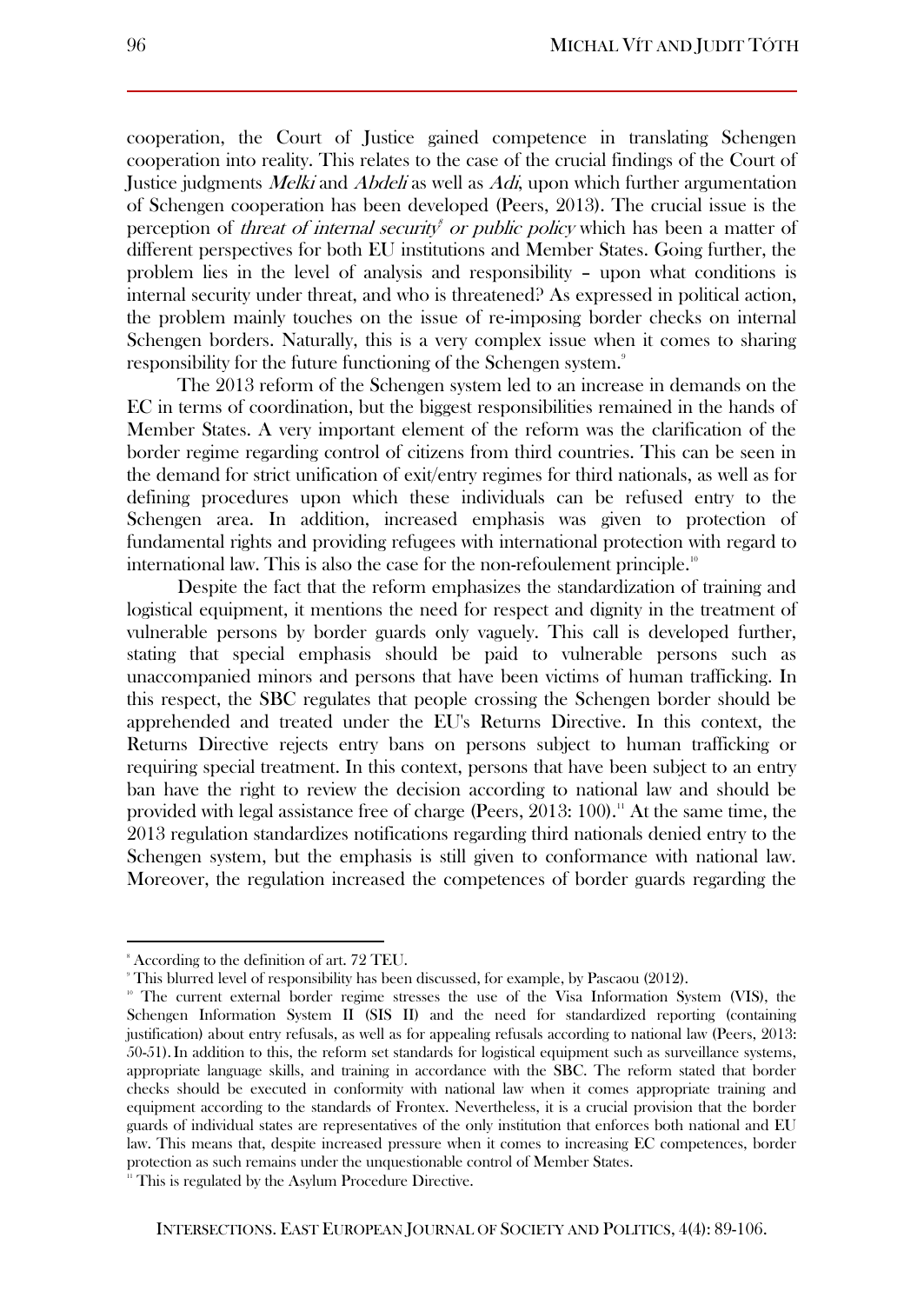provisions by which a person can be denied entry upon clear indication of an intention to a commit criminal offence, given previously stated clear evidence.

The most substantive part of the reform deals with the quality and accuracy of information provided to the Schengen Information System II (SIS II). However, while the EC emphasizes the need for standardization and better communication among the Member States when it comes to entry bans and asylum requests, the quality of information that is provided is still the responsibility of individual Member States. Using a similar logic, the Returns Directive provides individual Member States with significant room to maneuver with regard to the implementation of their own policies, which might be counter to the idea of the Directive (Peers,  $2013:99$ ).<sup>12</sup>

#### 5. The crisis as a pretext for unilateral action in Member States

The migrant crisis partly acted as a pretext for Member States in the CEE countries not to strengthen social control over police and borders guards and their subordination to human rights systems, public administration, and the rule of law. Although technical and IT modernization also occurred in law enforcement, police officers quickly became obedient security forces under populist governments that deployed soldiers to the border. Critical non-governmental organizations and the press were hindered as much as possible from engaging in support and social solidarity for refugees and migrants.

Using the defense of sovereignty that has been granted to them since 1989, many CEE Member States have developed any number of political and legal instruments to defend their policies. Among these are such instruments as referenda, modifications of the constitution, communication campaigns about the threat of refugees and migrants, the construction of fences at their borders, the transfer of applicants to the borders of another Member State, refusal to register and readmit applicants, and restrictions on the admission and integration of refugees and migrants. These measures are of course not just undertaken by CEE Member States. Nevertheless, in this region the politicization of the migrant crisis has reached a very high level in terms of the presence of the issue in political competition. One result of these adopted policies has been the decline in the enforcement of EU norms and implementation of international systems of refugees and migrant protection. This is the case, for example, when re-imposing internal Schengen borders or increasing the measures adopted on external borders. According to the SBC, Member States should send notifications to the EC when there are possible threats to public policy and internal security. The Member State should then act in coordination with the EC to adopt appropriate measures while respecting international migrant and refugee protection as well as EU fundamental rights.

This development has had a significant impact on law enforcement within the EU and in the national context. This can also be demonstrated by the fact that

<sup>&</sup>lt;sup>12</sup> In this context, Frontex is given the competence to provide the analytical background and annual risk evaluation. It should serve as a central institution of information exchange and coordination of the national structures involved. The agency has been called on to coordinate its activities in line with fundamental rights and to provide training to border guards in this respect. As will be analyzed later, this task and its assessment is very problematic.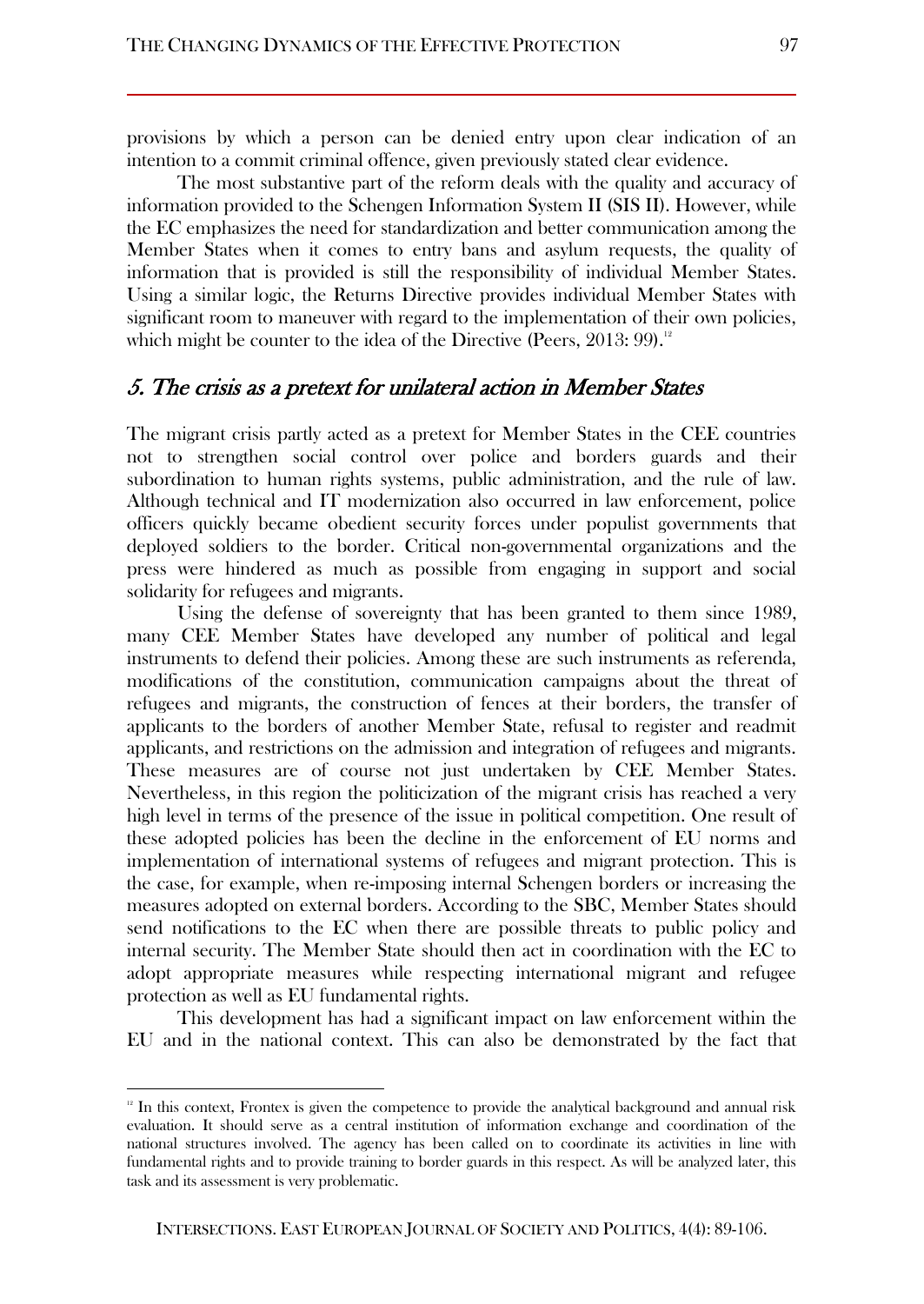national bureaucrats and law enforcement professionals support the integration of the AFSJ which would result in a coordinated EU approach to the migration crisis. It is important to add that these experts often participated in the implementation of the SBC before the CEE countries joined the Schengen system in 2007.<sup>13</sup> This development is more apparent when it comes to the activities and role of civil organizations whose activity highlights the contradictions between the EU legal system and national policies. As a consequence, the debate is reduced to the issue of accepting refugees and migrants within individual EU countries, leaving aside the conflicting nature of the situation.

The most crucial element of the Schengen system is thus the relationship between the legal and technical coordination and implementation of the SBC as a key legal document. In this regard, it is expected that national law will brought into line with the SBC, despite the fact that Member States still have wide room for maneuver in terms of the execution of their policies in a national context. This is the case, for example, with providing assistance to victims of human trafficking or providing legal assistance and standardized procedures to people who have illegally entered the Schengen area. Another problem is the understanding of fundamental rights, which are supposed to be harmonized within the EU. The reality shows the resignation of EU authorities when it comes to the enforcement of fundamental rights, since this is still a matter of international law. As a result, the EU disposes of only a very limited capacity to enforce fundamental rights if MS do not respect these norms. The recent development of coordinated protection systems for the external Schengen border through cooperation with third countries will decrease the need for physical barriers such as those which exist on the Hungarian-Serbian border.<sup>14</sup> This will also require proper analysis conducted by the EC to determine if the erection of such physical barriers on external borders is in line with EU law.<sup>15</sup> In addition to this, it is still unclear how the conformity of modus operandi on external Schengen borders, such as on the Hungarian-Serbian border, will be brought back in line with the fundamental-rights-related stipulations of the EU (Carrera,  $2018$ ).<sup>16</sup>

According to the study developed for the LIBE (Guild, 2016: 68) Committee of the European Parliament, MS are obliged to communicate to the EC when disproportionate pressure exists on the EU's external border. In this particular case, attention should be drawn to the communication of Hungarian authorities with the EC and Frontex regarding whether the situation in 2015 was evaluated as directly threatening the public policy and internal security of the EU. Since the protection of external borders is still in its execution a matter of intergovernmental competence, MS

<sup>&</sup>lt;sup>13</sup> From a personal perspective, these experts often experience disillusion with both the administration and political development and the situation results in, among other things, increased fluctuation within public administration.

<sup>&</sup>lt;sup>14</sup> See more details in: Surk, 2015.

<sup>&</sup>lt;sup>15</sup> Again, the political dimension of the migration crisis arises. According to the EC, the fence does not violate the EU legal system. However, the method of construction and communication with the EC runs counter to the meaning of the SBC system.

<sup>&</sup>lt;sup>16</sup> Attention should also be paid to how MS frame the migration crisis. Since 2015 it has become evident that MS very often call people who are on the move 'migrants', which from their perspective allows them to treat their unauthorized entrance to the Schengen territory as an illegal act. According to the FRA, almost a third of the people who entered Hungary in 2015 were criminalized before making a request for asylum.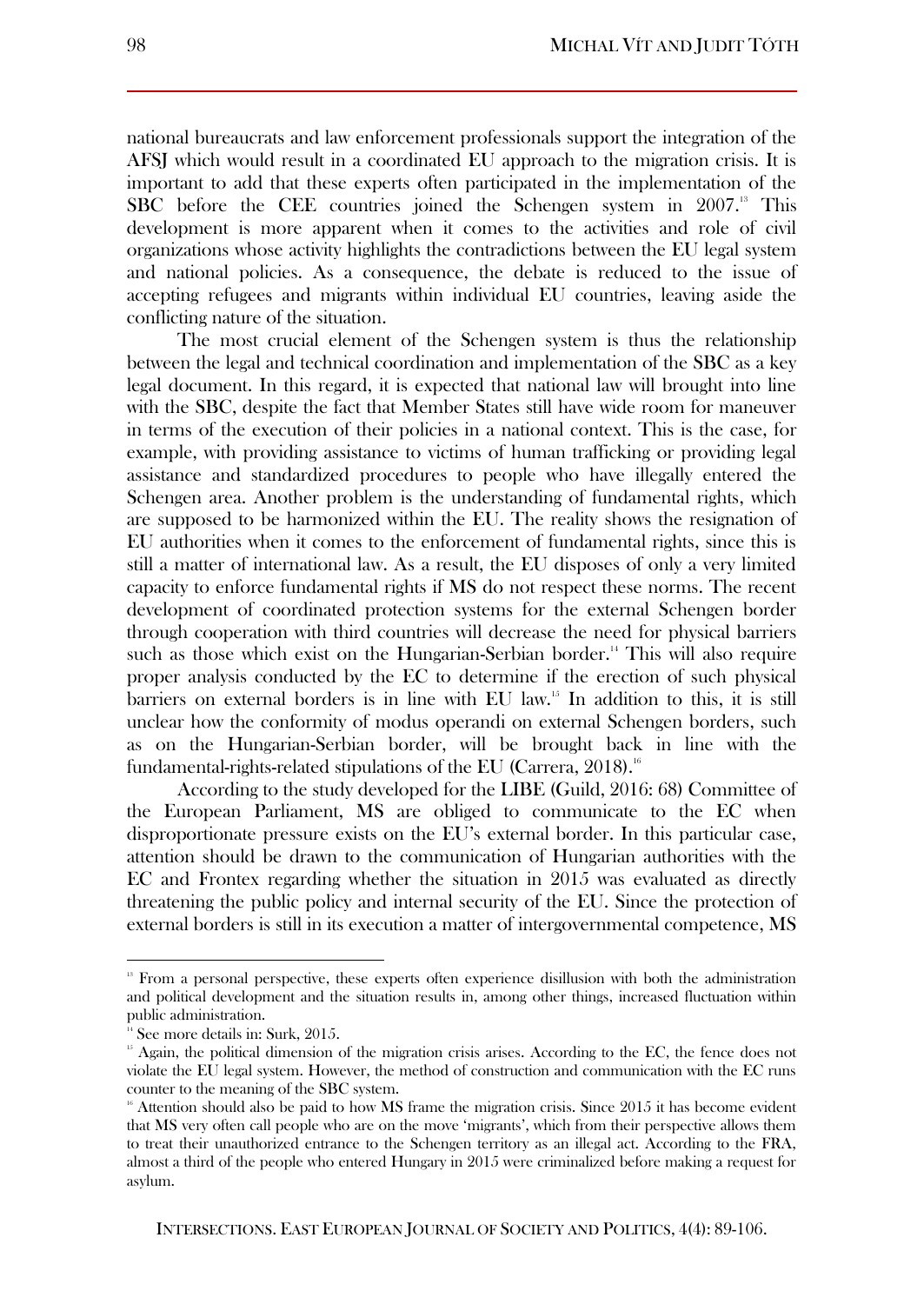are to a significant extent freed from oversight by EU institutions. As stated above, this also opens up space for interpretation in intergovernmental decision making when MS make a cooperative approach to the EC regarding the implementation of urgent measures. Finally, it leaves the system of international protection and fundamental rights of the EU in a legal vacuum (Carrera, 2018).

## 6. Political conflict management in the EU versus Member States

The conflict between the EU and the Member States has been fought in several fields and using various means: relocation and emergency decisions, offering more money and expertise for borders, restoring control at internal borders, disputes before the Court of Justice, border control issues raised during electoral campaigns, and racist propaganda are but a few examples of the diversity of measures and means undertaken.

When focusing on the impact of the migrant crisis situation on the external borders of the EU, the impact of this politicization of the crisis manifests itself in an increase in physical infrastructural development instead of an advance in the use of technology. This is the case mainly on the Slovenian-Croatian, and Hungarian-Croatian-Serbian border. However, similar developments are also visible in different parts of the external Schengen border. From a political perspective, the easiest response to the migrant crisis is to raise physical barriers, increasing border protection. Also, this sends a very clear message to the domestic audience when it comes to introducing measures against illegal migration. Starting in 2015, these measures have been increasingly visible: a significant increase in police and military patrolling within the Schengen territory, the erection of light fences (for example, on the Slovenian-Croatian border)<sup>17</sup> or even multiple barriers like on the Hungarian-Serbian border and an increase in border zones placed under the control of limited law enforcement system.<sup>18</sup> This does not give an entirely clear picture of to what extent and under which framework the cooperation between law enforcement authorities within Schengen and the EU and outside the EU – such as with Serbia, Bosnia and Herzegovina, or Macedonia - operates.<sup>19</sup> At the same time, there is limited willingness to introduce advanced technological measures when it comes to the externalization of Schengen border protection. Following the logic of Schengen cooperation, the deepening of such cooperation relies on the willingness of Member States to act in coordination and under the management of EC/Frontex. Looking at the experience of the post-crisis period (2017-2018), there has not been significant progress when it comes to developing cooperation based on mutual trust among Member States.<sup>20</sup>

Going further, the preference for the politicization of the border protection issue at a domestic level does not lead to the fulfillment of the requirement of having well trained staff responsible for border control. This is the case on the Hungarian-Serbian border, for example. Between 2015 and 2018, this area experienced a

<sup>&</sup>lt;sup>17</sup> More details regarding the developments in Croatia: N1, 2018.

<sup>&</sup>lt;sup>18</sup> More detail regarding the development of Schengen cooperation in the context of bilateral disputes: Euractiv, 2017.

<sup>&</sup>lt;sup>19</sup> More details about the development: Euobserver: 2018.

<sup>&</sup>lt;sup>20</sup> According to an interview with representatives of MFA of the Czech Republic, held in August 2018.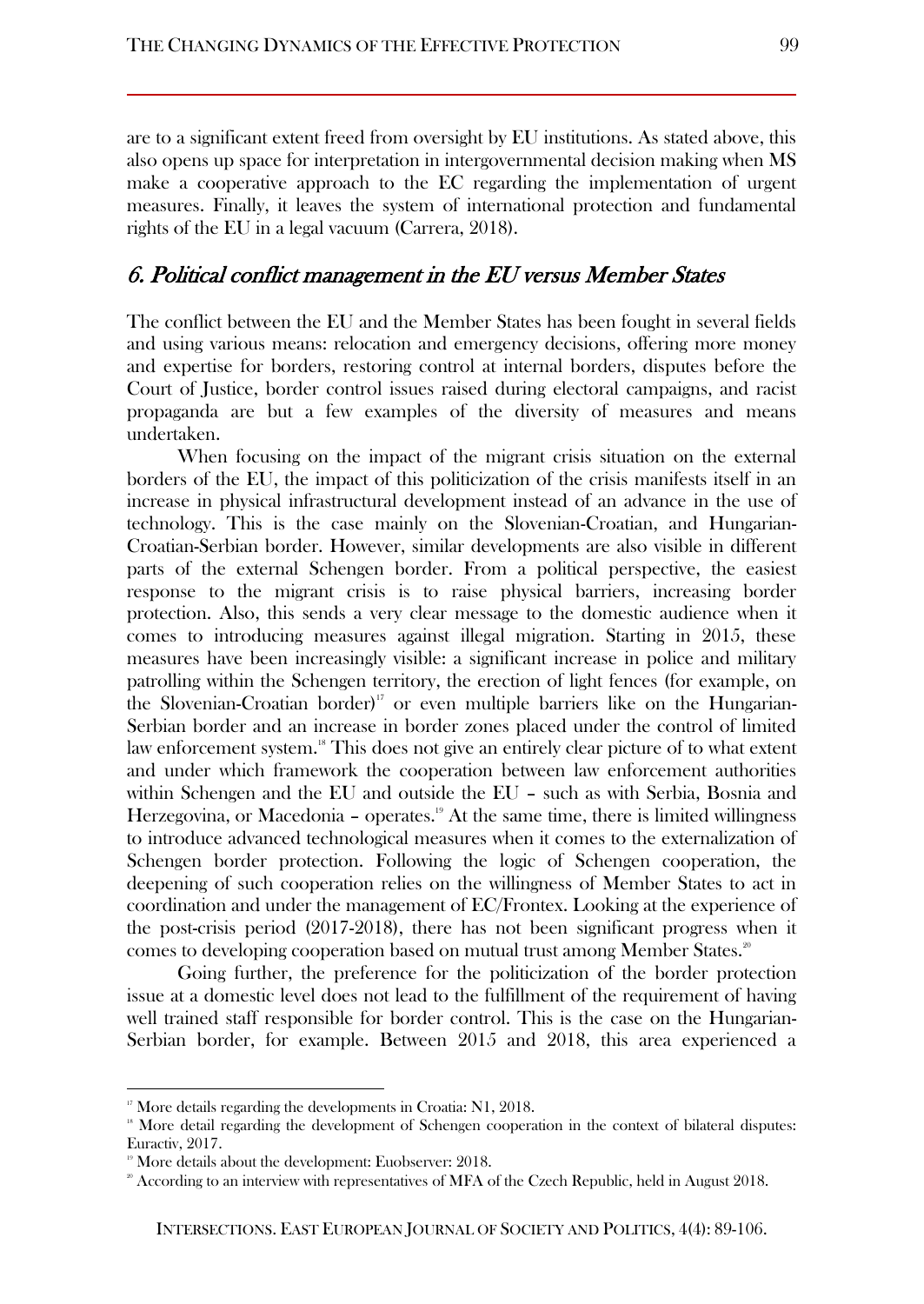substantive increase in border guards who often did not have appropriate knowledge of foreign languages.<sup>21</sup> Focusing on the impact of this increased politicization of the migrant crisis, one can observe a constant disrespect for international norms when it comes to migrant and refugee protection. In practical terms this has meant developing political and legal conditions under which there is a constant increase in the refusal to recognize asylum-seekers' rights to protection and the creation of conditions that implicitly lead to a refusal to provide legal assistance to vulnerable persons. This is also the case with unaccompanied minors, the most vulnerable group.<sup>22</sup> There are also other symptoms connected to increased politicization such as the limited respect for adult training and education, low salaries, limited monitoring capacity for the implementation of rules, and no impact assessment of strategic documents requiring standardization within the Schengen system. This naturally leads to very limited access to data and information for journalists, researchers, and civil society organizations.<sup>23</sup> As a result, within countries such as Slovenia, Croatia, Hungary, and Austria, information regarding the migrant crisis is provided only through a very centralized system.<sup>24</sup> Such policies run counter to the nature of the EU legal system and the SBC specifically.

This struggle between competences in Schengen cooperation has had a significant impact on the EU response to the migrant crisis. As a result of this lack of leadership, the overall response of the EU institutions and Member States has been very blurred.<sup>25</sup> In contrast to a coordinated approach, the Member States have developed their own supplementary policies due to domestic political circumstances. Nevertheless, representatives of Member States have demanded that EU institutions tackle the migrant crisis more effectively, even if the EU only has only limited tools when it comes to law enforcement in terms of the protection of public security. Considering the fact that the management of the migrant crisis overlaps with foreign policy, a coordinated approach is even harder to achieve (Bossong, 2016: 5-7). This opens up a broad space for the politicization of responsibility for the crisis and prioritizes policies focused on a domestic audience. An evaluation of the impact of the migrant crisis on the functionality of Schengen system, as well as the consequent reform of the asylum-seeker system known as Dublin III under the above-mentioned conditions, leads to the identification of the following consequences.

In the abovementioned context, the biggest obstacle has been the implementation of compulsory solidarity in praxis, as well as the development of a standardized procedure for defining an emergency situation. Given the fact that Schengen cooperation is primarily based on the willingness of Member States to cooperate, it is very problematic to enforce solidarity using political arguments (European Commission, 2018). Since the EU cannot act based on exclusive competences as it can in the Single Market, Member States exercise their sovereignty over EU institutions. An increase in political pressure to approve the reform of the system for asylum-seekers in September 2015 also shifted the main scope of discussion from the level of experts and practitioners towards a broader public. This shift has had significant consequences on societies and on the actions of political

<sup>&</sup>lt;sup>21</sup> According to an interview with a Frontex representative held in March 2018.

<sup>&</sup>lt;sup>22</sup> According to information provided by Helsinki Committee, Budapest, July 2018.

<sup>&</sup>lt;sup>23</sup> In-depth analysis provided by the Helsinki Committee in Budapest (Helsinki Budapest, 2018).

<sup>&</sup>lt;sup>24</sup> According to information provided by representative of EEAS, August 2018.

<sup>&</sup>lt;sup>25</sup> According to interview with representatives of DG HOME, held in December 2017.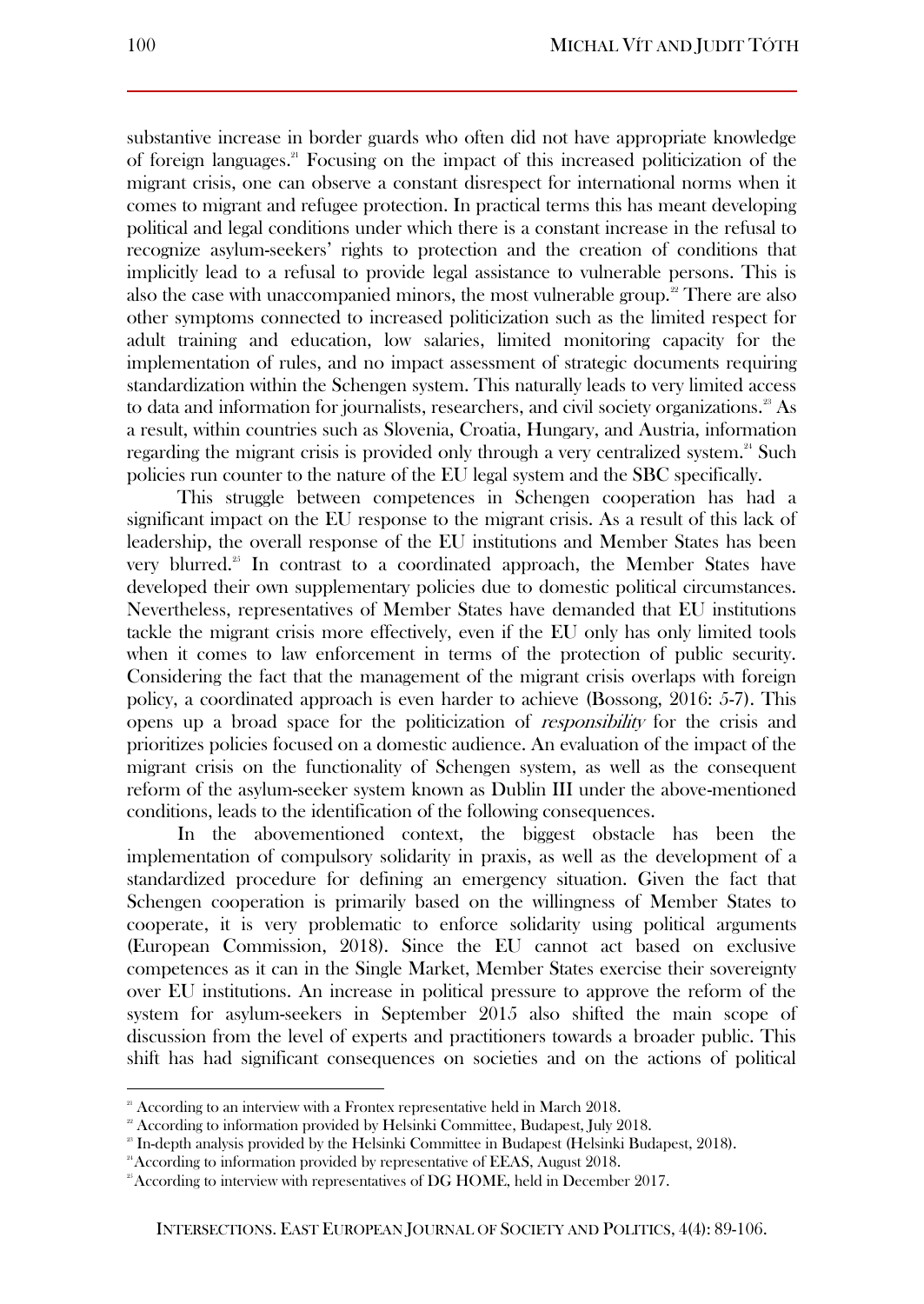representatives in EU countries.<sup>26</sup> The debate transformed into a discussion about the perceived sovereignty of Member States and about the matter of culture, as opposed to being focused on tackling illegal migration and organized crime (Council of Europe,  $2018$ .  $\frac{2018}{3}$ . As a consequence, it showed the limits of the deeper integration of the AFSJ due to the very sensitive nature of cooperation when it comes to security in a national and European context. That said, responsibility for internal security cannot be transferred to the EU level in the foreseeable future due to the lack of a common understanding about its implementation.

In this sense, the EU only has relatively low-profile responses available to tackle the crisis. As the experience of migrant crisis showed, the most frequent response was to provide additional financial resources, such as funding for increased numbers of personnel to protect the external Schengen border, or direct financial assistance – for example, to Serbia, for running a facility for migrants who stay in the country. In this case, assistance is implemented through instruments of pre-accession cooperation under the control of DG NEAR.<sup>28</sup> The EU has also reacted to the crisis by extending competences to EU agencies and changed decision-making processes. This is the case, for example, with Frontex. According to negotiations with Western Balkan countries, Frontex has the right to execute joint land operations in non-Schengen areas such as Romania and Bulgaria<sup>29</sup> as well as in non-EU countries like Macedonia and Serbia.<sup>30</sup> In addition to this, the EU has provided resources for substantial infrastructure development and the extensive use of existing measures such as the deployment of RABIT teams. At the same time, the EU is trying to implement legal procedures with the aim of imposing effective law enforcement in the field of Schengen cooperation. However, the impact has been of questionable merit given the nature of the regulation. This is the case, for example, with the problematic issue of the compliance of physical barriers on borders with the Schengen Border Code and the EU legal system.

As a result, Integrated Border Management as a part of the Schengen regime has resulted in extended competences using legal measures to a greater extent than prior to the migrant crisis. This is the case with the quicker and more effective exchange of information about third country nationals on their entry/exit to the Schengen system, and closer cooperation with airline companies regarding the operation of flights from third countries.<sup>31</sup> Also, there has been an extended number of joint activities and deployments of RABIT as well as the more effective exchange of skills and expertise under the Frontex framework.<sup>32</sup> Nevertheless, this has no impact on the very limited competence of the EU to enforce EU law on the ground.<sup>33</sup> The most substantial change in external border protection and the Schengen system as

<sup>&</sup>lt;sup>26</sup> For more details regarding the development of cooperation in terms of EU external border analyses, see: Lehne (2018).

 $\overline{a}^x$  A different perspective is offered in a study developed by the Heinrich Böll Foundation (2017).

<sup>&</sup>lt;sup>28</sup> Details about the substance of cooperation in regard of the migration crisis can be found at: Europa.rs (2018).

 $^{\circ}$  A detailed overview of measures introduced on the Romanian border can be found at the website of the Romanian Border Police (2018).

 $\degree$  For more details about the involvement of Frontex in Serbia and Frontex, see: medium.com (2017).

<sup>31</sup> Key elements of Frontex activities outside the EU: analyses portal statewatch.eu (2017).

<sup>&</sup>lt;sup>32</sup> More details about Frontex operations provided by Frontex (2018).

<sup>&</sup>lt;sup>33</sup> According to the information provided by an EEAS representative in July 2018.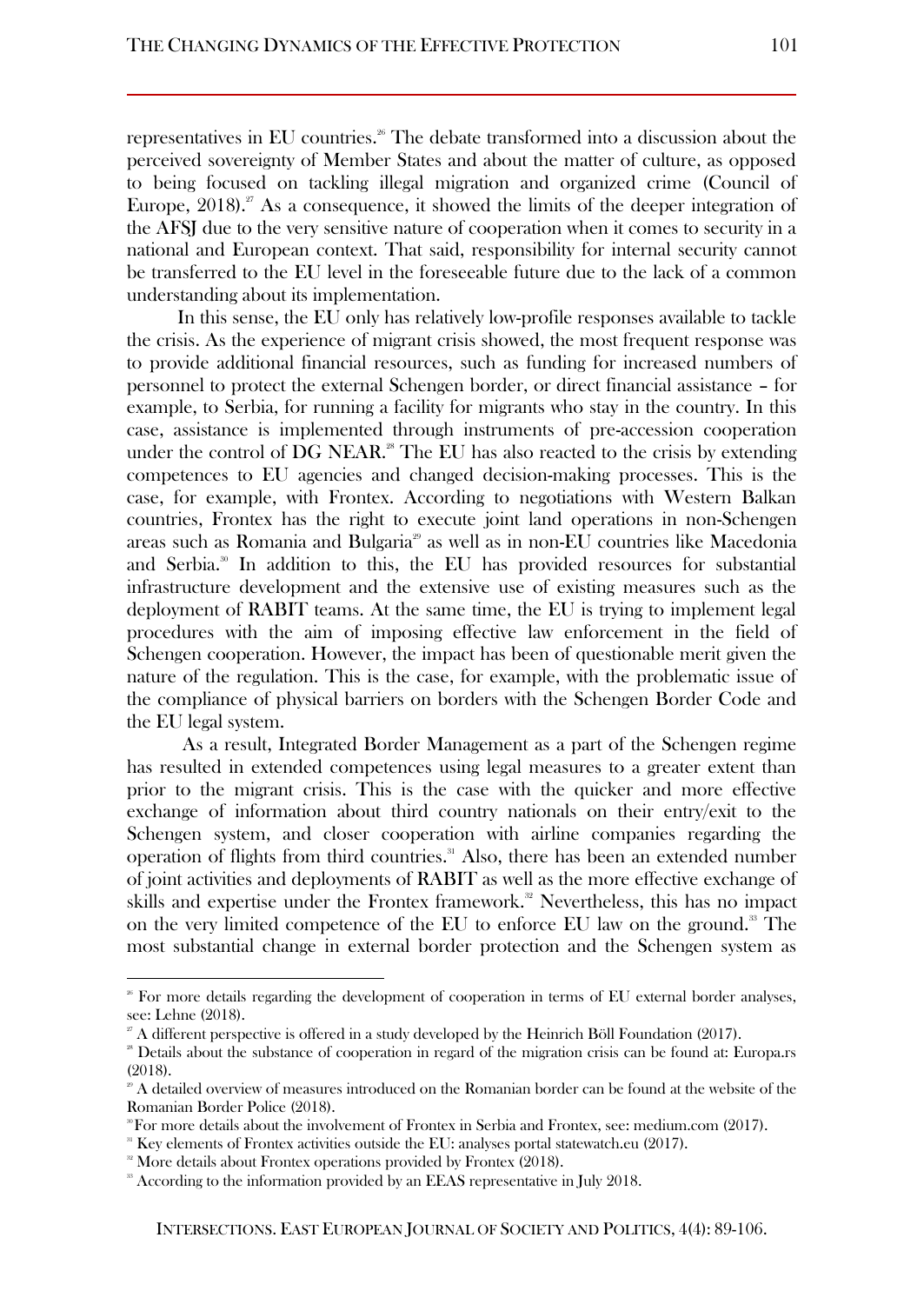such is the expected gain in competences for Frontex as a law enforcement agency. Despite this expected substantial reform, it does not replace the key element which is missing with Schengen cooperation - trust-based cooperation and information-sharing among Member States and between Member States and the EC.<sup>34</sup>

## 7. Conclusions: lessons learnt from dual crisis-management

The migrant crisis significantly fostered the dynamic of cooperation regarding the protection of the external borders of the EU. The crisis of 2015 – 2016 can be compared with the events during the 1970s and 1980s that initiated cooperation in terms of initiatives for strengthening the protection of public policy. However, the context of cooperation has changed significantly. The migrant crisis posed a complex, multidimensional problem. Migration is not only a security issue, but also an inherent part of EU external relations, development policy, etc. which occurs in a highly globalized environment – Member States are unable to act on their own. Thus follows the motivation of Member States to strengthen the security competences of the EU, as was the case with reforms and primary law, beginning with the Maastricht Treaty and ending with the Lisbon Treaty. In order to accommodate these measures in an appropriate legal framework, the Area of Freedom, Security, and Justice was developed within the EU legal system as a common basis for Member States who are responsible for law enforcement. However, this presumes that there is a common legal framework that Member States are ready to enforce under the umbrella of the AFSJ. This also presumes that the EU, when using the perspective of the AFSJ framework, understands itself as institution based on law enforcement and to a certain extent also on values. Naturally, this makes the system more complex and requires the determination of individual members of the system to act according to the given framework.<sup>35</sup>

The period after the migrant crisis resulted in more significant changes and agreements than political debate (i.e. political dialogue, rational explanations, arguments and opinion instead of blackmail, propaganda and ideological declarations) around relocation mechanisms for asylum applicants, known as Dublin IV. The most significant impact concerns the gradual decline of the rule of law in a situation where the EU portrays itself as a community based on values. In this sense, Member States such as Hungary and Slovenia are neglecting their commitments to international norms, as well as to the primary laws of the EU. This raises the question whether further integration of the AFSJ and further integration of the EU within the current legal framework is possible. The experience of the migrant crisis showed that there is a limited willingness to enact border protection under a trust-based framework of cooperation. Member States are not willing to share sensitive elements of border protection and even prefer to set aside the regulations of the SBC in order to prioritize national political preferences. In this respect, the case of Hungary shows

<sup>&</sup>lt;sup>34</sup> According to the information provided by an EEAS representative in July 2018.

 $35$  For an example of case C-643/15 and C-647/15 Slovak Republic and Hungary vs. Council of the European Union regarding the reallocation mechanism of asylum applicants, see details at: asylumlawdatabase.eu (2018).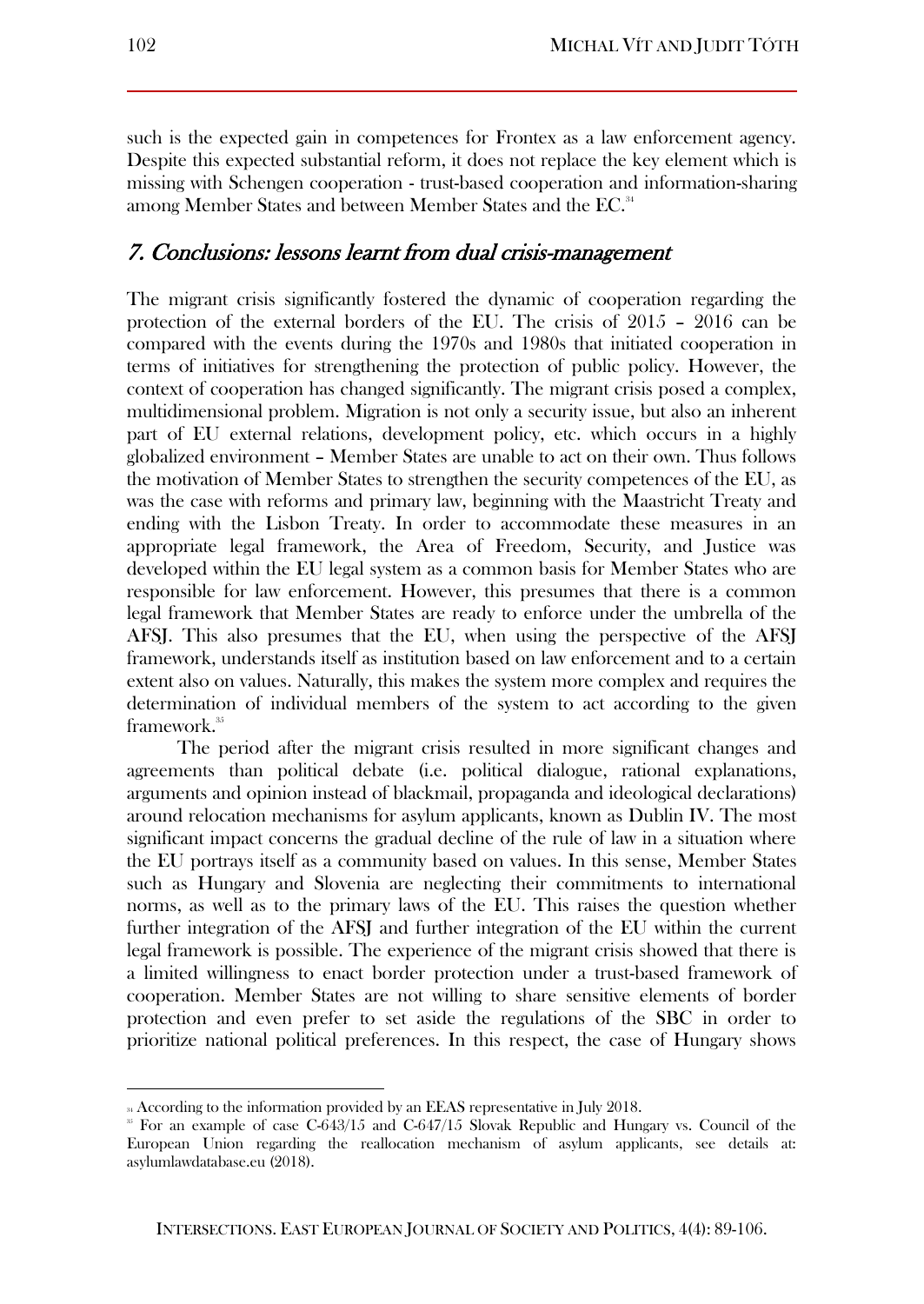how the rule of law and dedication to EU standards can be swiftly changed if the national political narrative does not match the narrative of the EU. Since enforcement procedures, according to the SBC, are long and complex, the national agenda can be driven forward without significant limitations. As a result of this development there has been a shift towards intergovernmental cooperation that focuses on on-site collaboration and prioritizing national security rather than on adhering to any higher legal or political system. Nevertheless, this influences the current functioning of the Schengen system, resulting in a significant erosion of Schengen cooperation, as well as the current architecture of the AFSJ. This could open the space for cooperation in a broader geographical area without the need to consider the international system of human rights protection.

The migrant crisis also impacted relations with Western Balkan countries as candidate accession countries to the EU. Impacts are twofold. First, the externalization of border protection (and its consequences) to third countries, mainly to Serbia and Bosnia and Herzegovina (as a buffer zone, externalized migration zone, and migrant crisis zone). This involves the increased need for facilities to be provided to people in need on the borders of the EU and creates a precedent for EU integration, which has used money instead of the law as a permanent solution. Similarly to that mentioned above, this significantly decreases the narrative of the EU as a community based on the rule of law and certain values. In addition to this, it creates an unclear legal and political framework when it comes to first-hand experience of protecting the external border, that is now very often connected to the smuggling and trafficking of human beings. As a result, the externalization of the migrant issue has very little to do with the enlargement process and rule of law as such, and more to do with bargaining about security issues in exchange for financial transfers. Given the fact that there is very limited access to information and reliable data regarding the protection of the external border, the nature of the SBC seems to be dysfunctional, regardless of national regulations. Again, this creates a political environment in which the willingness to tackle smuggling and human trafficking is limited. Also, this contrasts with the meaning of the integration process for the Western Balkans, as these countries can see how easily the system can be made to malfunction.<sup>36</sup>

This leads to another significant impact of the migrant crisis which is connected to the politicization of the issue. Since the constant increase in measures focused on physical border protection as well as creating conditions that counter the provision of standardized protection to vulnerable persons, there has also been constant demand for smuggling and human trafficking into the  $EU$ <sup>37</sup>. These conditions contribute to the significant spread of organized crime due to the state 'pushing problems through the border policy.' This sharply contrasts with Art. 3 of the European Convention on Human Rights, ECHR (1950), which has served as the legal basis for European Court of Human Rights regarding the definition of human trafficking as an act that is against the spirit of the ECHR.<sup>38</sup> This might result in the activation of European Court of

<sup>&</sup>lt;sup>36</sup> For an example of a large-scale case connected to smuggling at the Horgoš/Röszke border crossing: 444.hu (2017).

<sup>&</sup>lt;sup>37</sup> An example of how migrants and smugglers seek new ways of getting into the EU/Schengen area is provided by Adrian Mogoš (2018).

More details regarding the activities against smuggling and human trafficking can also be found within the Council of Europe Convention on Action against Trafficking in Human Beings, signed in 2005.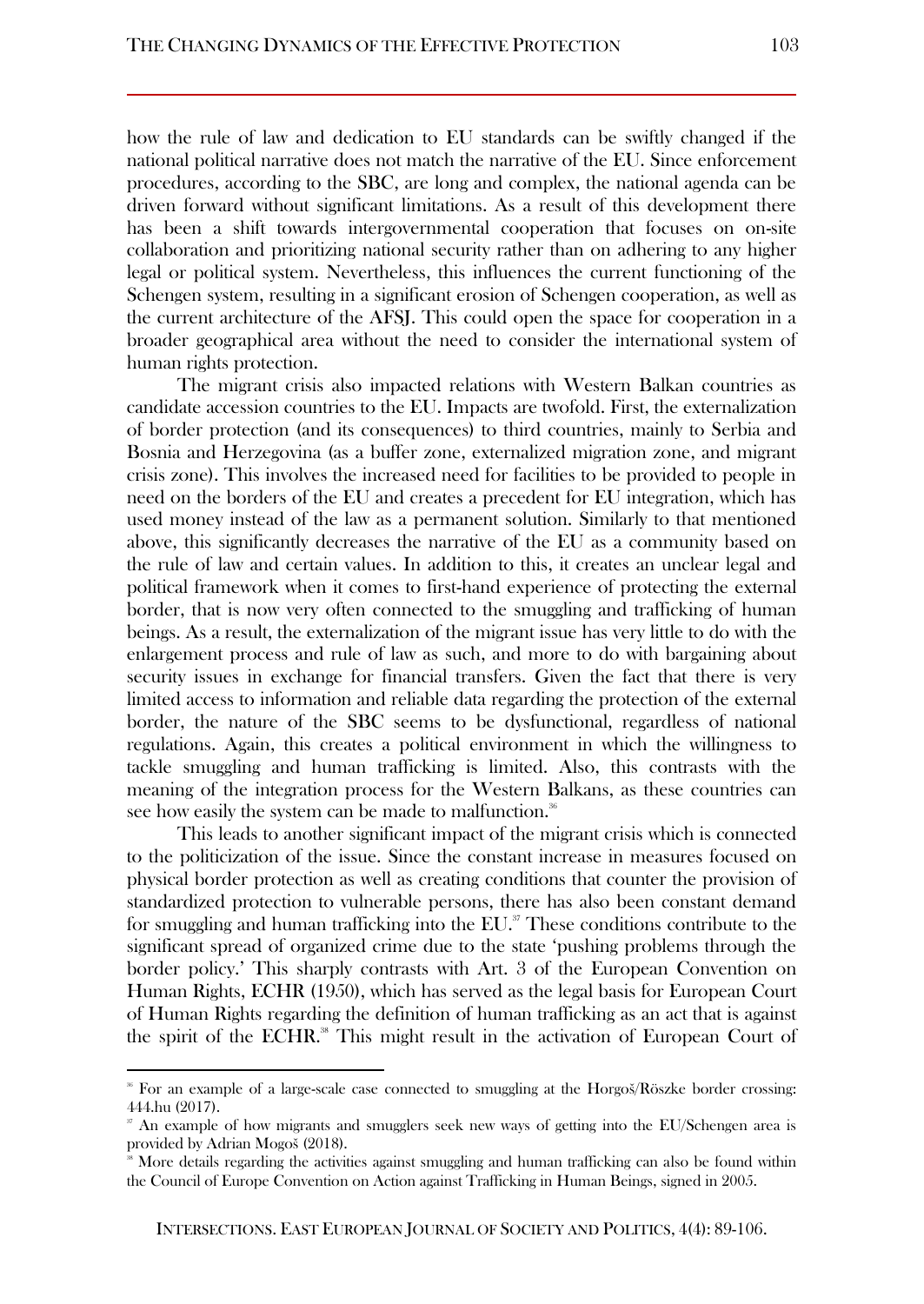Human Rights processes against countries such as Hungary in an inter-state dispute because of the latter's refusal to admit migrants, refugees and applicants, and a lack of assessment of their applications. Since Hungary hinders the entry of vulnerable persons, it increases secondary migration in the EU and people-smuggling. The politicization of the migration crisis across the EU, with an emphasis on countries like Hungary, thus raises questions about the application of basic norms such as the prohibition of torture, inhuman treatment, and the right to a fair trial.

#### References

- 444.hu (2017) Vesztegetés miatt őrizetbe vettek tíz röszkei határrendészt (English: Ten Röszke Border Guards Were Detained for Bribery). 444, 17 May. Available at: https://444.hu/2017/05/17/vesztegetes-miatt-orizetbe-vettek-tiz-roszkeihatarrendeszt . Accessed: 20-10-2018.
- asylumlawdatabase.eu (2017) CJEU Joined Cases C-643/15 and C-647/15 Slovak Republic and Hungary v Council of the European Union. Available at: http://www.asylumlawdatabase.eu/en/content/cjeu-joined-cases-c-64315-and-c-64715-slovak-republic-and-hungary-v-council-european-union-6 . Accessed: 20- 10-2018.
- Bossong, R. (2016) The Multidimensional Nature and Dynamic Transformation of European Borders and Internal Security. In: Bossong, R. and Carrapico, H. (eds.) EU Borders and Shifting Internal Security: Technology, Externalization and Accountability. Heidelberg: Springer International Publishing. 1-21. DOI: https://doi.org/10.1007/978-3-319-17560-7\_1
- Carnegie.eu (2018) The EU Remains Unprepared for the Next Migration Crisis. Carnegie Europe, 3 April. Available at: https://carnegieeurope.eu/2018/04/03/eu-remains-unprepared-for-nextmigration-crisis-pub-75965 . Accessed: 20-10-2018.
- Carrera, S., Stefan, M., Chun Luk, N. and Vosyliute, L. (2018) The Future of the Schengen Area: Latest Developments and Challenges in the Schengen Governance Framework since 2016. Brussels: CEPS. Available at: https://www.ceps.eu/publications/future-schengen-area-latest-developments-andchallenges-schengen-governance-framework . Accessed: 10-8-2018.
- Council of Europe (2018) *GRETA Report on Hungary*. Brussels: Council of Europe. Available at: https://rm.coe.int/greta-2018-13-upro-hun-en/16807bf672 Accessed: 20-10-2018.
- EUobserver (2018) Frontex: Europe's New Law Enforcement Agency?. EUobserer, 22 February. Available at: https://euobserver.com/justice/141062 . Accessed: 20-10-2018.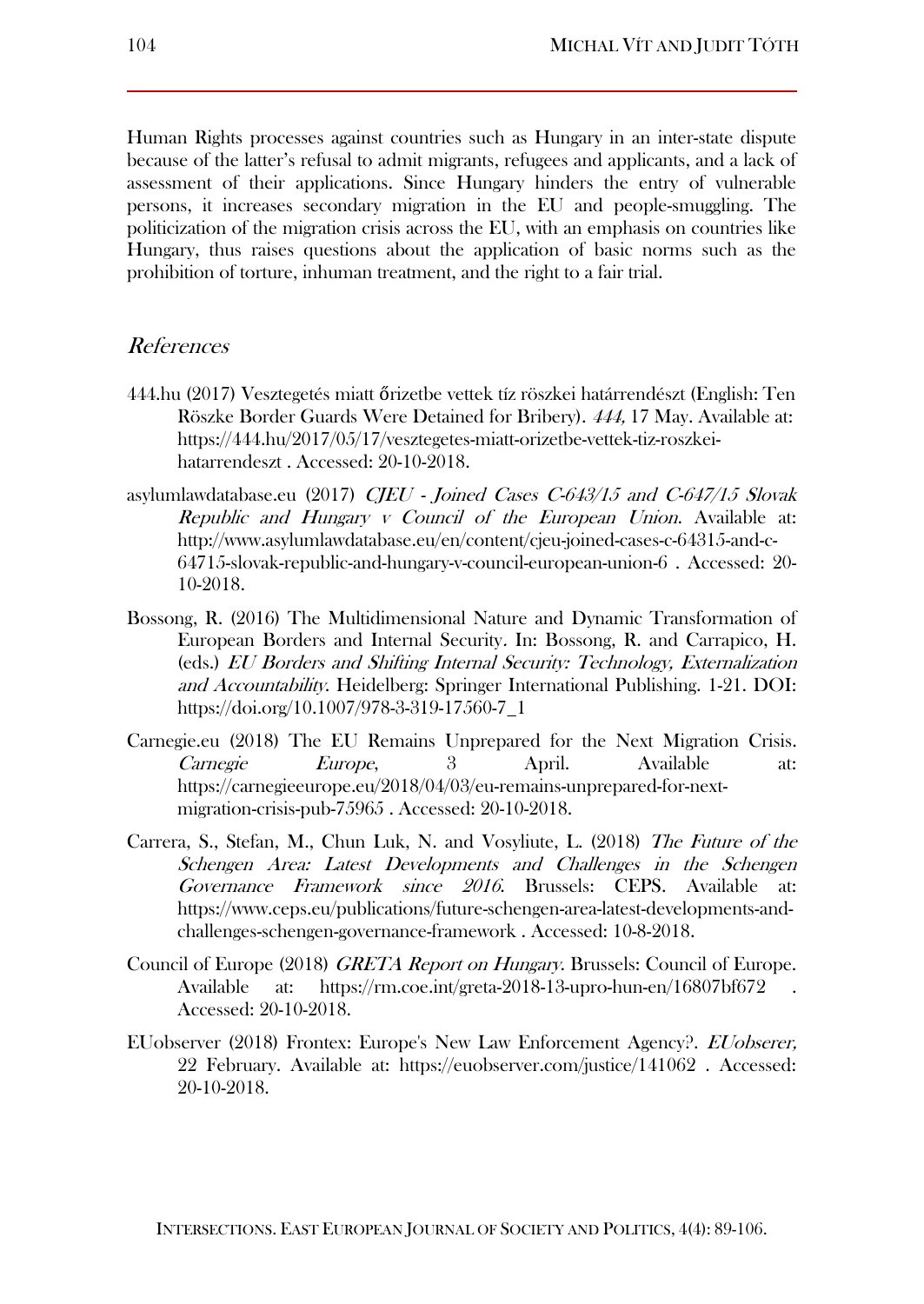- Euractiv (2017) EU and Hungary Spar Over Border Fence Ahead of Court Ruling. Euractiv, 4 September. Available at: https://www.euractiv.com/section/justicehome-affairs/news/eu-and-hungary-spar-over-border-fence-ahead-of-courtruling/ . Accessed: 20-10-2018.
- Europa.rs (2018) EU Provides  $61.5$  Million in Humanitarian Assistance to Refugees and Migrants in Bosnia and Herzegovina. Europa.rs, 8 June. Available at: https://europa.rs/eu-provides-e1-5-million-in-humanitarian-assistance-torefugees-and-migrants-in-bosnia-and-herzegovina/?lang=en . Accessed: 20-10- 2018.
- European Commission (2018) Managing Refugee Crisis. Brussels: European Commission. Available at: https://ec.europa.eu/homeaffairs/sites/homeaffairs/files/what-we-do/policies/european-agendamigration/backgroundinformation/docs/balancing\_responsibility\_and\_solidarity\_on\_migration\_and\_a sylum\_20160210\_en.pdf . Accessed: 20-10-2018.
- European Parliament (2013) Asylum Protection Directive, 2013/32/EU. Brussels: European Parliament. Available at: https://ec.europa.eu/home-affairs/what-wedo/policies/asylum/common-procedures\_en . Accessed: 10-8-2018.
- European Parliament and the European Council (2016) Regulation (EU) 2016/399 Schengen Borders Code. Brussels: EP and European Council. Available at: https://eur-lex.europa.eu/legal-content/EN/TXT/?uri=celex%3A32016R0399. Accessed: 10-8-2018.
- Frontex (2018) Frontex Consultative Forum on Fundamental Rights: Fifth Annual Report. Warsaw: Frontex. Available at: http://www.statewatch.org/news/2018/may/eu-frontex-consultative-forum-onfundamental-rights-report-2017.pdf . Accessed: 20-10-2018.
- Frontex (2018) Risk Analysis for 2018. Warsaw: Frontex. Available at: http://frontex.europa.eu/assets/Publications/Risk\_Analysis/Risk\_Analysis\_for\_2 018.pdf . Accessed: 20-10-2018.
- Guild, E., Carrera, S., Groenendijk, K., Bigo, D., Jeandesboz, J. and Martin-Mazé, M. (2016) Internal Borders in the Schengen Area: Is Schengen Crisis-Proof? Study Commissioned by the European Parliament's Policy Department for Citizen's Rights and Constitutional Affairs at the request of the LIBE Committee. Brussels: European Parliament Think Thank. Available at: http://www.europarl.europa.eu/thinktank/en/document.html?reference=IPOL\_ STU(2016)571356 . Accessed: 10-8-2018.
- Geddes, A. and Scholten, P. (2016) 'The Politics of Migration and Immigration in Europe': Second edition. Los Angeles; London; New Delhi; Singapore; Washington DC; Melbourne: Sage. DOI: https://doi.org/10.4135/9781473982703
- Guiraudon, V. (2003) The Constitution of a European Immigration Policy Domain: A Political Sociology Approach. Journal of European Public Policy, 10(2): 263- 282. DOI: https://doi.org/10.1080/1350176032000059035